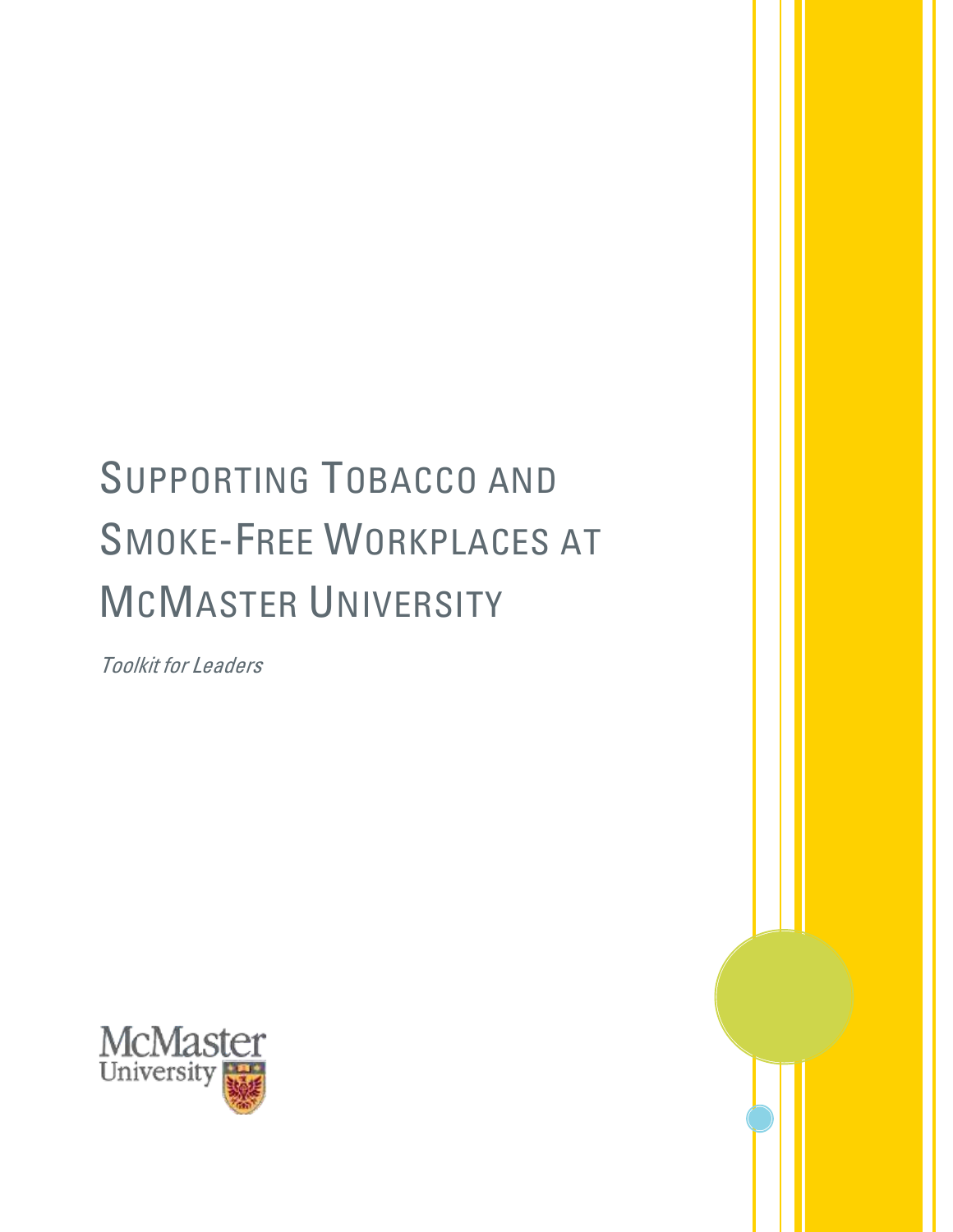## Supporting Tobacco and Smoke-Free Workplaces at McMaster University

Toolkit for Leaders

On January 1, 2018, McMaster University will adopt a 100% tobacco and smoke-free campus. Several university areas are already smoke-free and have been for many years. These include university buildings and vehicles as well as public spaces such as sport fields and related structures. Hospitals and hospital grounds, where many employees and students work and learn, are also already 100% smoke-free. The expansion to a tobacco and smoke free campus is the University's ongoing effort to support a healthy, productive, respectful environment in which to work, learn, and live.

A cross-campus group is responsible for planning the implementation of the tobacco and smoke-free University. The group includes representation from students, faculty, staff and other key partners such as bargaining unions, Hamilton Public Health and others.

McMaster recognizes the unique relationship that many Indigenous cultures have with traditional and sacred medicines such as tobacco, sweet grass, sage and cedar, among others. As such, exemptions to the policy will be

granted to McMaster University community members, upon request, for the burning of these medicines as part of Indigenous cultural and spiritual practices.

Once adopted, the use of tobacco and all oral smoking devices will be prohibited on any land boundary owned and controlled, or leased, by McMaster University, inclusive of buildings, learning places, public places, and workplaces. This prohibition will support McMaster University's attempts to eliminate all exposure to smoke products and second-hand smoke.

McMaster supports a healthier campus for all by adopting a tobacco and smokefree policy effective January 1, 2018.

To prepare for the tobacco and smoke-free campus implementation, an awareness and education campaign will inform the community about the new designation and its implications for campus members and visitors to campus. A [website](http://dailynews.mcmaster.ca/smoke-free-campus/) was launched on September 18, 2017. Included on the website, is an FAQ section and access to a list of available tobacco cessation resources.

As the initiative proceeds toward implementation, support from leaders will help inform the campus community about the goal and rationale of the new policy. This Toolkit for Leaders has been developed to assist leaders with responding to questions and concerns and to provide appropriate resources and support to their team members.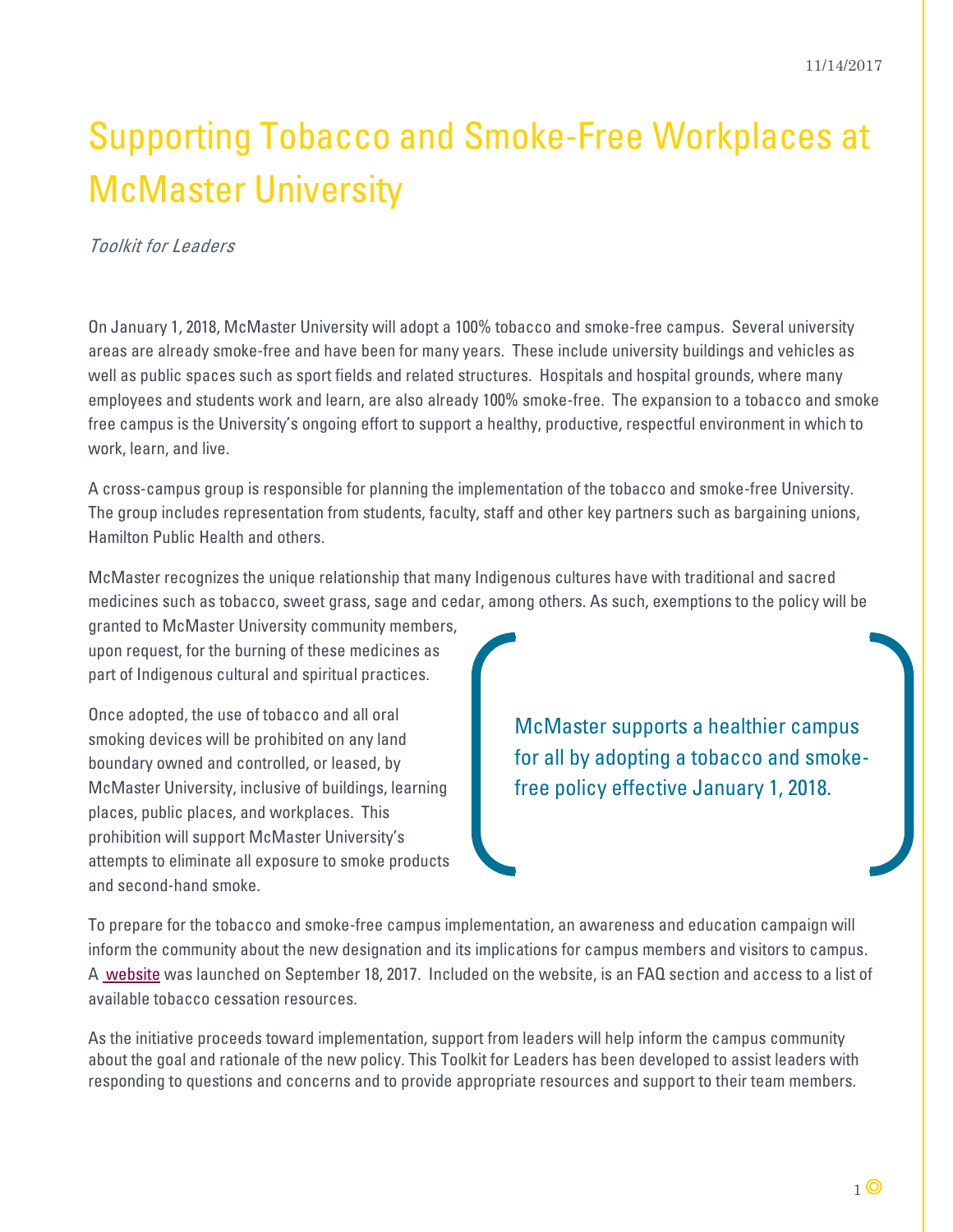### Preparing your team for the tobacco and smoke-free campus

As McMaster begins to implement a tobacco and smoke-free campus, you may need to respond to a variety of questions from employees. Below are some common questions, myths, answers and facts that may help you address these questions.

#### Why has McMaster decided to adopt a Tobacco and Smoke-Free Campus?

As a leader in evidence-informed research, McMaster University is committed to providing a healthy environment in which to live, learn, work and play. McMaster's strong commitment to creating a healthier society is demonstrated by the signing of th[e Okanagan Charter.](http://internationalhealthycampuses2015.sites.olt.ubc.ca/files/2016/01/Okanagan-Charter-January13v2.pdf) Adopting a tobacco and smoke-free campus, supports University's commitment and strategic priorities.

#### What does a Tobacco and Smoke-Free Campus mean?

McMaster's Tobacco and Smoke-Free Campus prohibits the use of tobacco products and smoking such as cigarettes, cigars, cigarillos, mini-cigars, pipes, water pipes, hookah, and shisha on any University property. It also includes the use of electronic smoking devices which create an aerosol or vapor, in any manner or in any form, or the use of any oral smoking device. This definition does not include emissions from University approved-for-use equipment, e.g. smoke machines, approved pyrotechnics.

#### Does the policy include Indigenous traditional and sacred medicines?

McMaster University recognizes the unique relationship that many Indigenous cultures have with traditional and sacred medicines such as tobacco, sweet grass, sage, and cedar, among others as provided under the Smoke-Free Ontario Act, 2006.

The Burning of Sacred Medicines is permitted within both the L.R. Wilson Hall Indigenous Studies Ceremonial Room and the McMaster Indigenous Circle. Exemptions for other areas of campus will be granted by Environmental and Occupational Health Support Services (EOHSS) 'Procedure for Burning Sacred Medicines', which is available on the EOHSS website. The purpose of this procedure is to support a campus environment that is inclusive and welcoming while ensuring that the burning of these medicines is conducted safely and in compliance with all applicable legislation and standards.

### To whom does the Tobacco and Smoke-Free Campus apply?

The Tobacco and Smoke-Free Campus applies to all members of the university community (Community Members) including, but not limited to: students (graduate, undergraduate, and continuing education), staff, faculty, postdoctoral fellows, adjunct professors, visiting professors, sessional faculty, teaching assistants, clinical faculty, librarians, medical residents, volunteers, visitors, observers, contractors, and institutional administrators and officials representing McMaster University.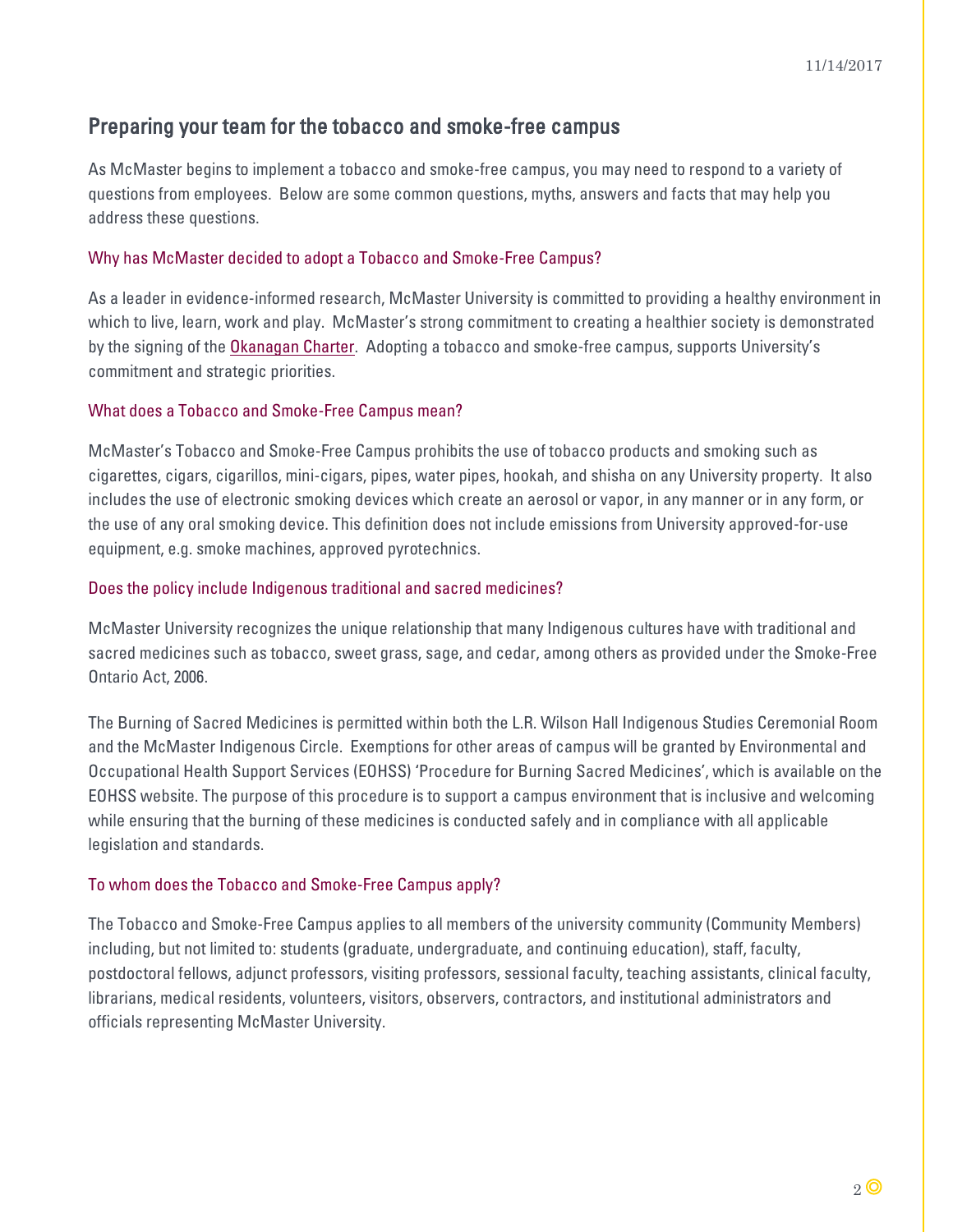### Does the Tobacco and Smoke-Free Campus extend to other McMaster University-owned property outside of the Hamilton campus?

The Tobacco and Smoke-Free Campus Policy applies to all land boundaries owned by McMaster University, inclusive of buildings, learning places, public places, and workplaces. Those who wish to smoke or use tobacco or oral smoking devices are required to leave McMaster property.

#### Can employees smoke in their personal vehicle while on McMaster University property? What about University vehicles?

Smoking is prohibited on McMaster property and, therefore, tobacco use and smoking are not permitted inside or outside of any vehicles while parked on McMaster property.

Smoking in University vehicles has been prohibited for several years, and remains so under the proposed Policy and in compliance with the Smoke-Free Ontario Act.

#### What about football games, outdoor concerts, or other public events on campus?

All events occurring on McMaster property are subject to the Tobacco and Smoke-Free Campus Policy. This includes, but is not limited to, athletic events, concerts, theatre performances, exhibitions, meetings, conferences, weddings, etc. The Tobacco and Smoke-free Campus Policy applies to anyone entering the University property for any reason.

Smoking on any publicly owned sport field or surface, including those that are owned by a post-secondary education institution is also prohibited under the Smoke-Free Ontario Act and will remain so under the proposed policy. Examples include areas such as baseball, soccer and football fields at McMaster University.

#### How will new students and employees be advised that McMaster's campus is tobacco and smoke free?

There will be signage, communication and information available on McMaster's website. New employees and students will be informed of their obligations during recruitment and orientation.

#### Are students, staff, faculty, volunteers and visitors expected to quit smoking or using tobacco?

No, the University does not mandate people to quit smoking or stop using tobacco products. The University is dedicated to supporting those who want to manage their tobacco use and those who choose to quit using tobacco products. Tobacco cessation resources for students, staff, faculty and the public are available on th[e Tobacco and](http://dailynews.mcmaster.ca/smoke-free-campus/)  [Smoke-Free Campus website.](http://dailynews.mcmaster.ca/smoke-free-campus/)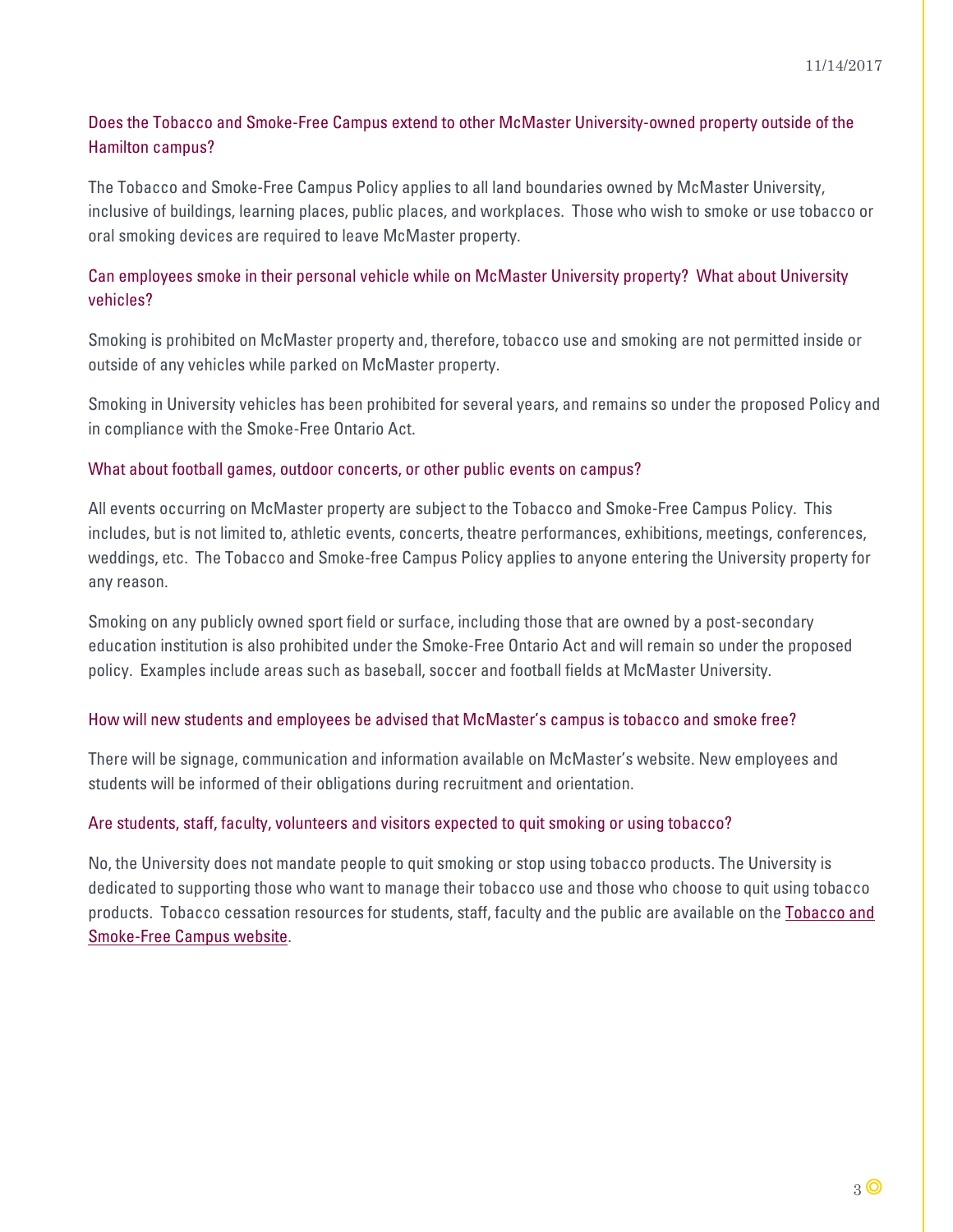### Am I required to accommodate staff and faculty who allege an addiction as a disability under the Ontario Human Rights Code? What do I need to consider in such a circumstance?

The University is committed to taking necessary steps in order to support and accommodate staff and faculty to meet their individual work and learning responsibilities while maintaining our commitment to a tobacco and smokefree workplace. Accommodation for those who smoke does not necessarily mean the continued and unrestricted ability to smoke on University property.

#### The University's [Policy on Workplace Accommodation](http://www.workingatmcmaster.ca/med/document/WorkplaceAccommodationPolicy-2015-1-48.pdf) and the [Guide and Procedures on Workplace](http://www.mcmaster.ca/policy/Employee/WorkplaceAccommodationGuide-Procedures-2015.pdf)

[Accommodation](http://www.mcmaster.ca/policy/Employee/WorkplaceAccommodationGuide-Procedures-2015.pdf) provide guidance about the purpose of accommodation in the workplace, the process for seeking accommodation, the information required to establish an accommodation and the steps required to identify alternative options. Please contact the appropriate University representatives to engage in the accommodation process and to explore alternatives with staff and faculty as may be appropriate to the individual circumstances.

#### How will the University respond to requests from employees who use medical marijuana to treat health conditions?

The University has a duty to accommodate employees with disabilities. The University must also take every reasonable precaution to ensure the safety of the workplace and will be obligated to prohibit situations that jeopardize the health and safety of employees while on the job; for example, an employee will not be permitted to be cannabis-impaired at work.

When in receipt of an accommodation request, the University will engage the processes outlined in the [Guide and](http://www.mcmaster.ca/policy/Employee/WorkplaceAccommodationGuide-Procedures-2015.pdf)  [Procedures on Workplace Accommodation,](http://www.mcmaster.ca/policy/Employee/WorkplaceAccommodationGuide-Procedures-2015.pdf) as it does for all employees with disabilities. These measures may include implementing alternative scheduling or assignments; or altering the employee's duties, etc. As with other accommodation requests, the University may request medical information from the employee's doctor, or seek the assistance of an independent medical examiner where there are questions about the employee's fitness for duty when using medical marijuana, and what will be appropriate accommodation.

For further inquiries pleas[e contact Employee Health Services.](http://www.workingatmcmaster.ca/elr/contacts/)

#### I know someone on campus who wants to quit smoking. Where can they get help?

We know quitting smoking is a process that doesn't happen the same way for everyone. [Best practices indicate](https://www.nicotinedependenceclinic.com/English/CANADAPTT/Documents/CAN-ADAPTT%20Canadian%20Smoking%20Cessation%20Guideline_website.pdf) that smoking cessation is most successful with a combination of support, coaching and medications. Staff, faculty and students can all access supports through campus wellness programs, by speaking with their personal healthcare provider or accessing community programs such as the free Smoker's Helpline (1-877-513-5333) or website: [www.smokershelpline.ca.](http://www.smokershelpline.ca/) For a full list of supports, visit McMaster's Tobacco and Smoke-Free Campus website.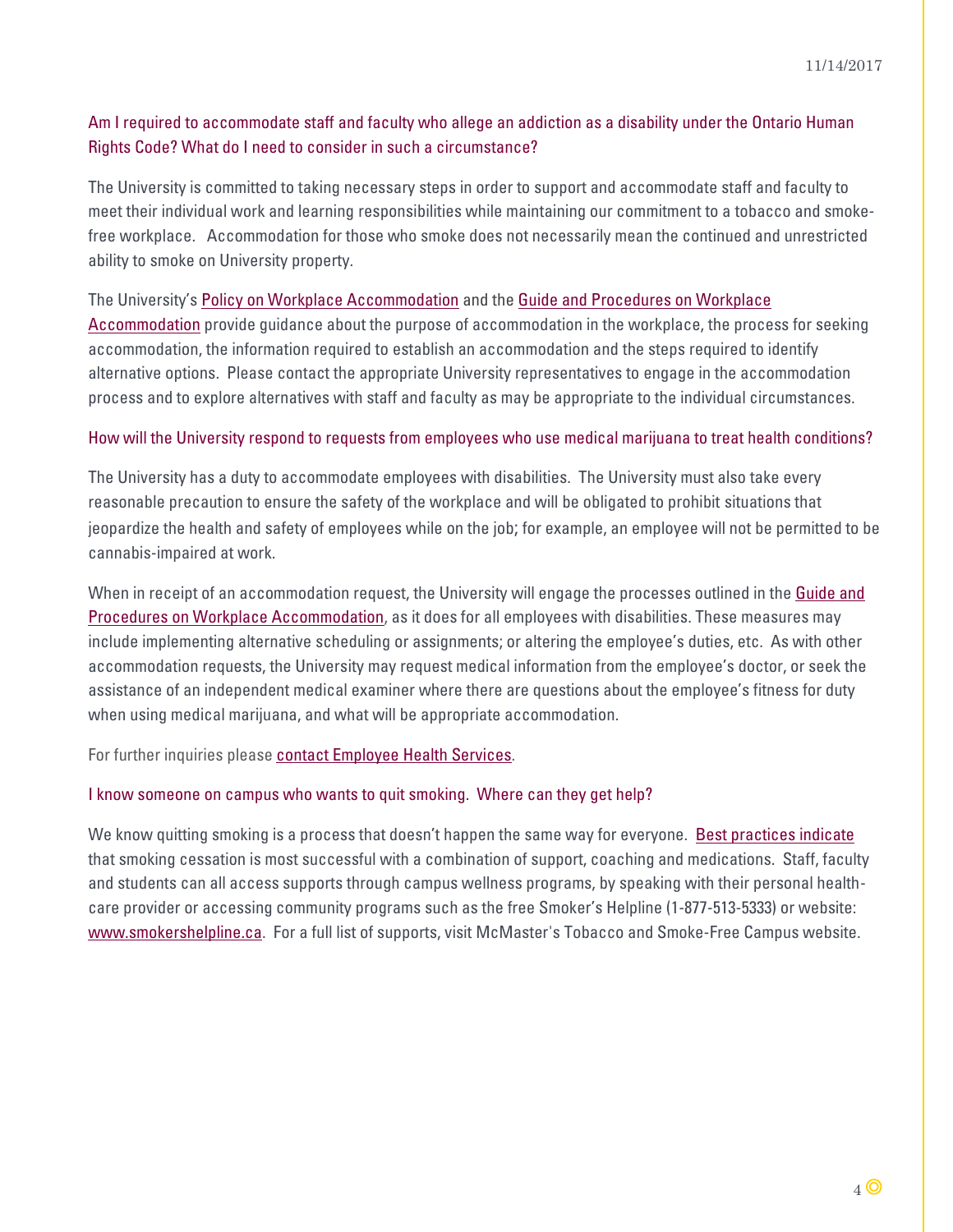### Am I required to give employees who smoke extra break time so they can leave campus to smoke or use tobacco products?

No. Employees are entitled to certain break periods outlined in their respective collective agreement, or the Employment Standards Act, as applicable, and smokers and tobacco-users are not entitled to additional break time.

At the discretion of the manager, release from work hours may be given to participate in McMaster-sponsored smoking cessation support workshops. For further inquiries, please [contact Employee/Labour Relations.](http://www.workingatmcmaster.ca/elr/contacts/)

#### What will happen if someone smokes or uses tobacco while on McMaster property?

Smoking is prohibited while on McMaster property. There will be phased-in enforcement of the tobacco and smoke-free designation beginning in January 2018. For the first few months, anyone found in contravention of the tobacco and smoke-free campus will be asked to refrain from smoking or using tobacco and will be referred to a smoking cessation program or given information about how to access supports and resources. Future enforcement will include follow up by Security Services through Human Resources, Office of the Provost or Student Affairs as appropriate, or issuance of a University violation notice.

#### Who do I contact if I have questions or feedback about the tobacco and smoke-free campus initiative?

Prior to implementation of the Policy, general questions and feedback about the initiative may be directed to [smokefree@mcmaster.ca.](mailto:smokefree@mcmaster.ca) For concerns related to compliance issues, please contact Security Services at ext. 24281 and for concerns related to signage or smoking-related refuse, contact Facility Services at ext. 24740.

If you have questions about employee specific matters, please contact Employee Health Services and/or Employee Labour Relations.

### What do I do if I see someone smoking on campus?

It is our hope that everyone will recognize and respect the goals of this initiative. During the initial implementation stage, we expect there to be a learning period while community members gain awareness about the changes implemented. The best initial approach is a direct, courteous reminder to the person and a request to refrain from smoking on campus.

As we acclimate to the terms of the Policy and become more aware of campus boundaries, it is important to remain courteous and respectful when reminding members of the University community (an employee, visitor, student, alumni, contractor) about the University's Tobacco and Smoke-Free Campus Policy. We expect all members of the University community to support one another and treat each other with dignity and respect.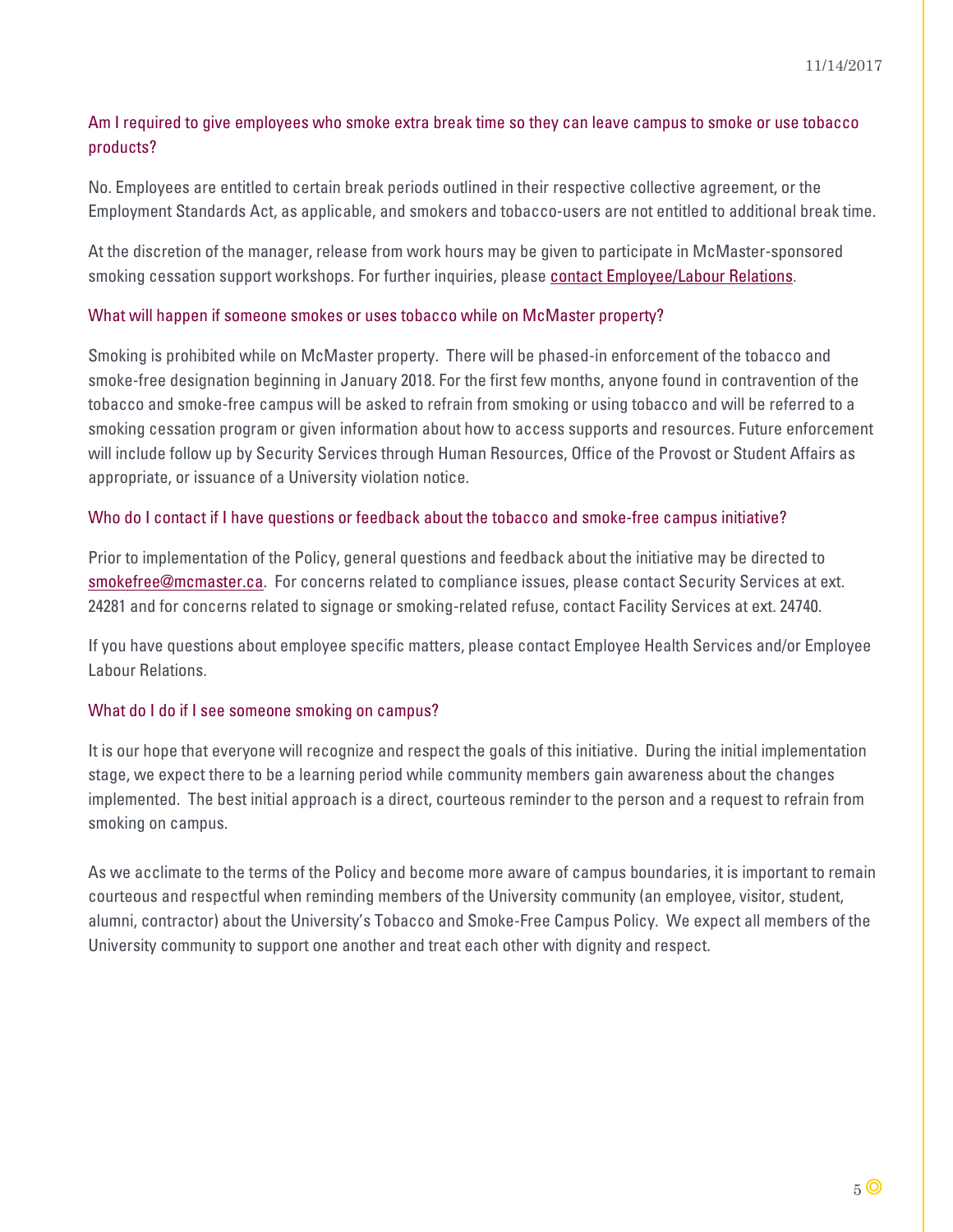### Keep the "SMOKE" acronym in mind any time you choose to approach someone who is smoking or using tobacco products in violation of the Policy.

S: "Smile". Introduce yourself.

M: "Make" the assumption that the person doesn't know the Policy.

O: "Offer" resources for tobacco cessation.

K: "Kindly" remind the person of the Policy.

E: "Enforce" the policy. Ask the person to stop using tobacco or smoking devices on campus.

If there is a persistent problem, or you are uncomfortable dealing the situation, contact Security Services at ext. 24281.

#### How were the needs and perspectives of diverse groups on campus considered?

Many actions were taken to ensure as many groups as possible were represented during the planning and implementation processes, and to provide a mechanism for groups to voice their ideas and concerns. Between Spring and Fall of 2017, meetings were held with many campus and community partners; including different official university committees and groups, registered student clubs, various student and employee union groups, university leaders and community stakeholders. These meetings:

- informed members of the campus community about how the decision to become tobacco and smoke-free occurred;
- provided information about the implementation process; and,
- solicited input to help make the process as collaborative as possible.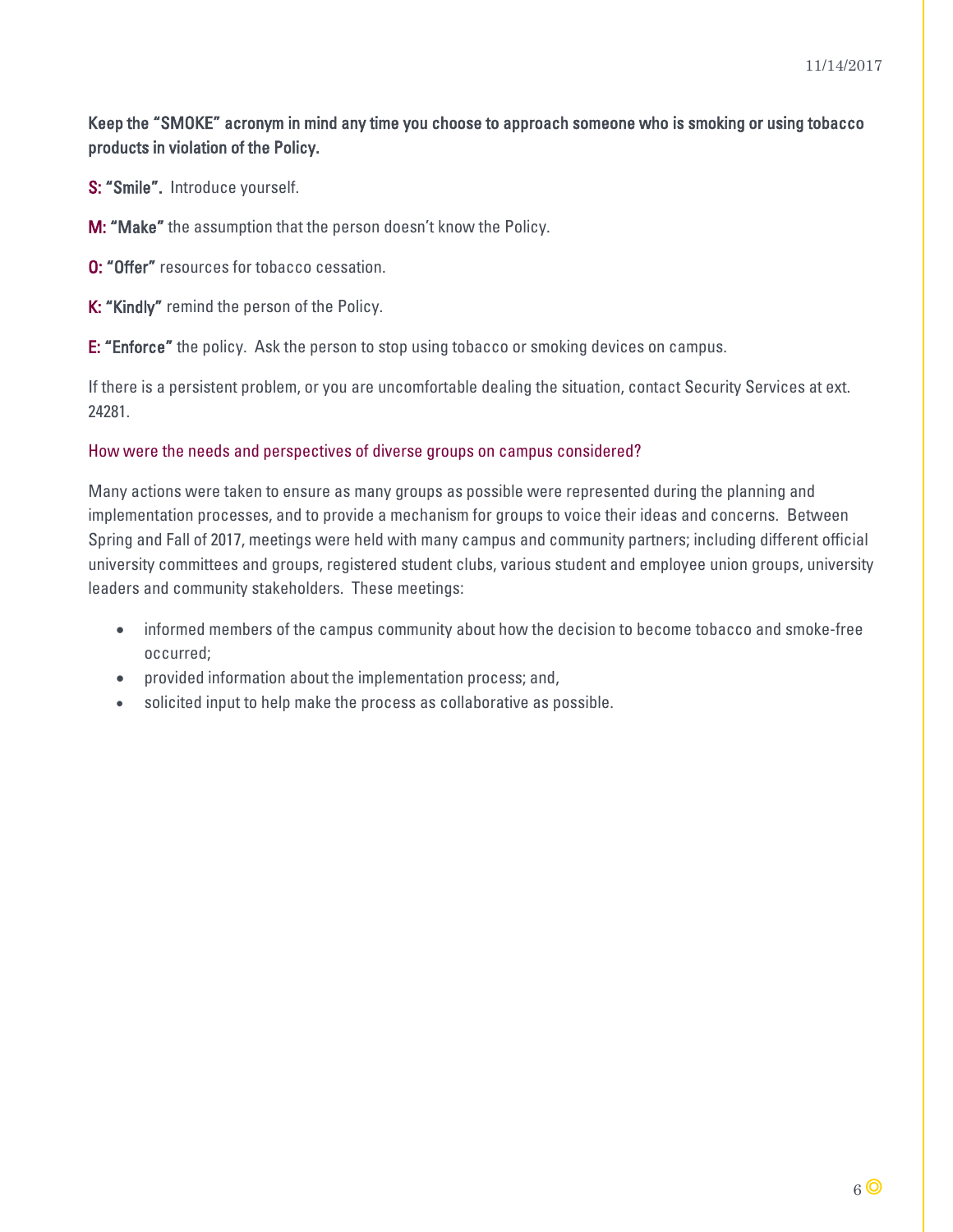### Cessation Resources for McMaster Faculty and Staff

#### Homewood Health Program Sun Life Health Benefits

The Homewood Health Plan Smart Tobacco Cessation Program empowers you with the information and support you need to help you quit and remain tobacco-free. A personal coach will help make it simple to start and guide you step-by-step. The program addresses the psychological and physical dependence and creates a foundation for successful behavior change.

[http://www.workingatmcmaster.ca/link.php?link=healthy](http://www.workingatmcmaster.ca/link.php?link=healthy-workplace:ee-supports-and-family)[workplace:ee-supports-and-family](http://www.workingatmcmaster.ca/link.php?link=healthy-workplace:ee-supports-and-family)

#### Workplace Wellness Supports for McMaster Employees

Visit the website dedicated to supports, initiatives and tools for McMaster faculty and staff. [http://www.workingatmcmaster.ca/healthy](http://www.workingatmcmaster.ca/healthy-workplace/index.php)[workplace/index.php](http://www.workingatmcmaster.ca/healthy-workplace/index.php) 

#### Community Cessation Resources

For news, tips and to be in touch with those who have quit, are trying to quit, or are supporting others.

[www.smokershelpline.ca](http://www.smokershelpline.ca/) 

Between May 1, 2017 and December 31, 2018 McMaster University has added coverage for employees eligible to participate in the Sun Life Extended Health Benefits:

Products to help a person quit tobacco that legally require a prescription, up to a lifetime maximum of \$500 for each person.

#### Employee Health Services

If you would like to discuss the resources and supports further, please contact the University's Occupational Health Nurses at ext. 20310 or ext. 20309.

#### Smoker's Helpline **Hamilton Public Health**

Hamilton Public Health Services – Telephone Service – Tobacco Hotline 905-540-5566 [http://www.hamilton.ca/public-health/clinics](http://www.hamilton.ca/public-health/clinics-services/quitting-smoking-clinics-programs)[services/quitting-smoking-clinics-programs](http://www.hamilton.ca/public-health/clinics-services/quitting-smoking-clinics-programs)

Before you set your quit date you need to prepare. Take time to think about when, where, and why you use tobacco. If you understand your habits and triggers, you'll have a better chance at success.

<https://www.lung.ca/lung-health/smoking-and-tobacco>

#### The Lung Association Leave the Pack Behind (for 18 – 29 year olds)

Leave The Pack Behind (LTPB) is a tobacco control program funded by the Ministry of Health and Long-Term Care that offers free, proven quit-smoking resources created specifically for young adults 18 – 29 years of age. LTPB operates on all post-secondary campuses and in the community.

[https://www.leavethepackbehind.org](https://www.leavethepackbehind.org/)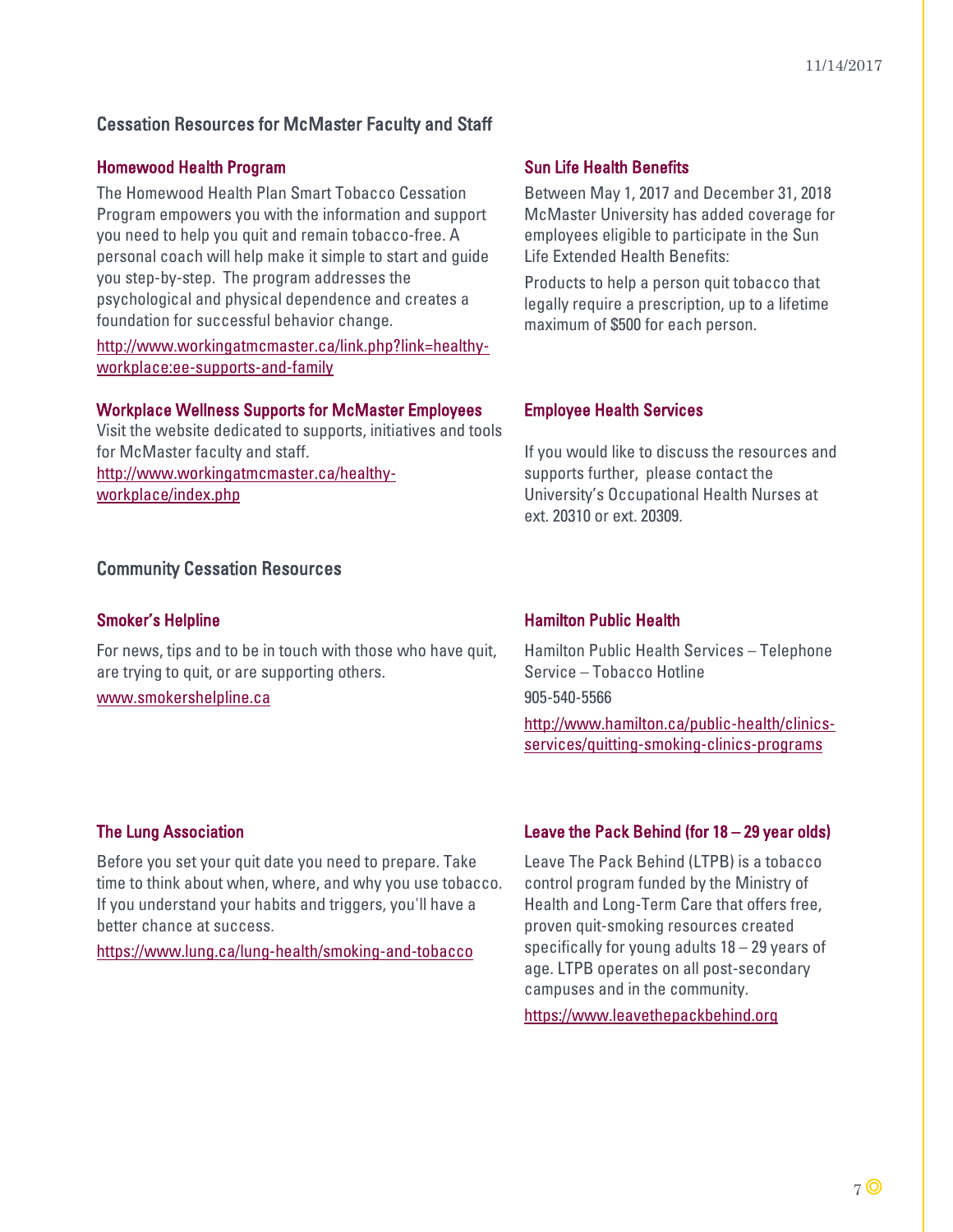The STOP Program is a province-wide initiative that delivers smoking cessation treatment and counseling support to eligible Ontario smokers who wish to quit smoking. The STOP Program has provided free smoking cessation medication and counselling support to over 100,000 Ontarians who wanted to quit smoking.

[https://www.nicotinedependenceclinic.com/English/stop/P](https://www.nicotinedependenceclinic.com/English/stop/Pages/Home.aspx) [ages/Home.aspx](https://www.nicotinedependenceclinic.com/English/stop/Pages/Home.aspx)

For individuals with a mental health diagnosis, the Good Shepherd offers up to 26 weeks of free Nicotine Replacement Therapy (NRT) and weekly group sessions. Telephone: 905-528-3655

#### De Dwa Da Dehs Nye>s Aboriginal Health Centre Centre de santé communautaire

For persons who identify as having an indigenous background, the De Dwa Da Dehs Nye>s offers up to 26 weeks of free NRT and group support.

<http://aboriginalhealthcentre.com/>

### Hamilton Public Health Your Local Pharmacist

For persons who are pregnant or breastfeeding/chestfeeding, or anyone interested in education sessions and free nicotine patches, Hamilton Public Health Services offers a 5-week course of nicotine patches.

Telephone: 905-540-5566 ext.1

#### STOP Program Nicotine Dependence Clinic

The Nicotine Dependence Clinic offers several specialized outpatient treatments for anyone who wants to quit or reduce their tobacco use. This clinic offers assessment, medical consultation, group counselling and medications to quit/reduce smoking. The clinic provides service to clients with concurrent substance use and/or mental illness as well other medical conditions.

[http://www.camh.ca/en/hospital/care\\_progra](http://www.camh.ca/en/hospital/care_program_and_services/addiction_programs/Pages/Tobacco-Addiction-Treatment-Clinic.aspx) m and services/addiction programs/Pages/ [Tobacco-Addiction-Treatment-Clinic.aspx](http://www.camh.ca/en/hospital/care_program_and_services/addiction_programs/Pages/Tobacco-Addiction-Treatment-Clinic.aspx)

#### Good Shepherd Breathe Easier The Contract Contract Contract Contract Tobacco Addiction Recovery Program (TARP)

For individuals with a Mental Health diagnosis offers up to 26 weeks of free NRT and weekly group sessions.

Telephone: 905-522-1155 ext. 36407

For individuals seeking service in French, the Centre de Santé Communautaire offers up to 26 weeks of free NRT and counselling.

<http://www.cschn.ca/>

Individuals on Ontario Drug Benefit (ODB) can receive 12 weeks of 'Champix' or 'Zyban' at no cost each year.